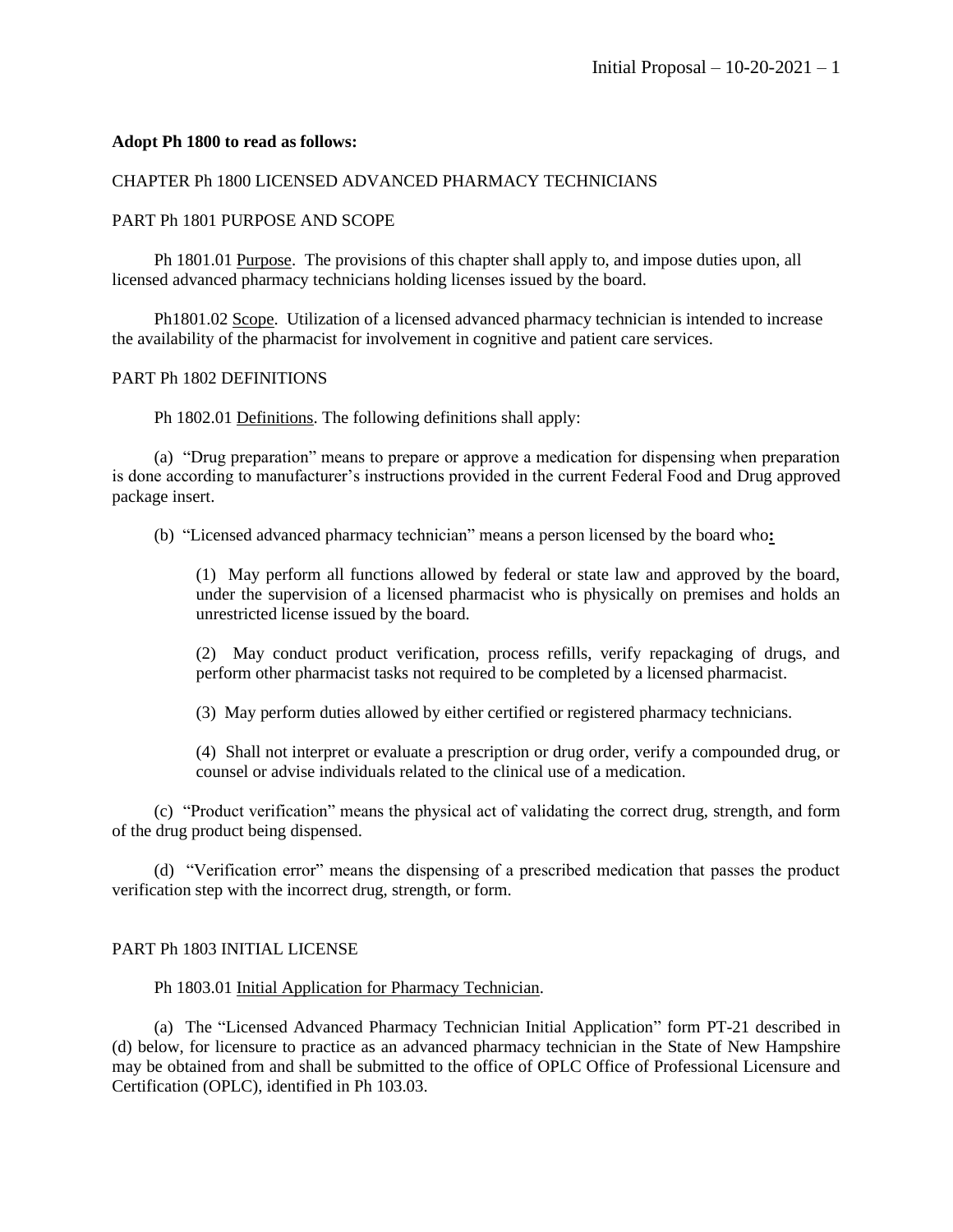(b) An applicant for licensure as an advanced pharmacy technician shall meet [either of] the following requirements:

> (1) Have worked 2,000 hours as a certified pharmacy technician in good standing, attested to by a NH licensed pharmacist(s) in good standing;

> (2) Have successfully completed 4 advanced technician assessment based program**s** provided by a nationally recognized certification provider consisting of:

a. Two assessment based programs on product verification and immunization administration; and

b. Two assessment based programs on any of the remaining assessment based programs;

(c) A technician whose duties include product verification and who meets all of the qualifications listed in (b) above shall complete training on product verification:

> (1) At the technician's practice setting or when changing the technician's practice setting with a licensed pharmacist:

(2) That includes the use of drug identification resources; and

(3) The training shall be completed and documented at the practice setting before an advanced practice pharmacy technician perform**s** product verification.

(d) Applicants for licensure shall submit:

(1) The Licensed Advanced Pharmacy Technician Initial Application form PT-21 shall contain the following:

- a. Full legal name;
- b. Date of birth;
- c. Gender;
- d. Residence address;
- e. Mailing address;
- f. Home or cell phone number;
- g. Personal e-mail address;
- h. Social security number, as required by RSA 161-B:11, VI-a;

i. Name of current employer including the mailing address, phone number, and e-mail address of the employment site;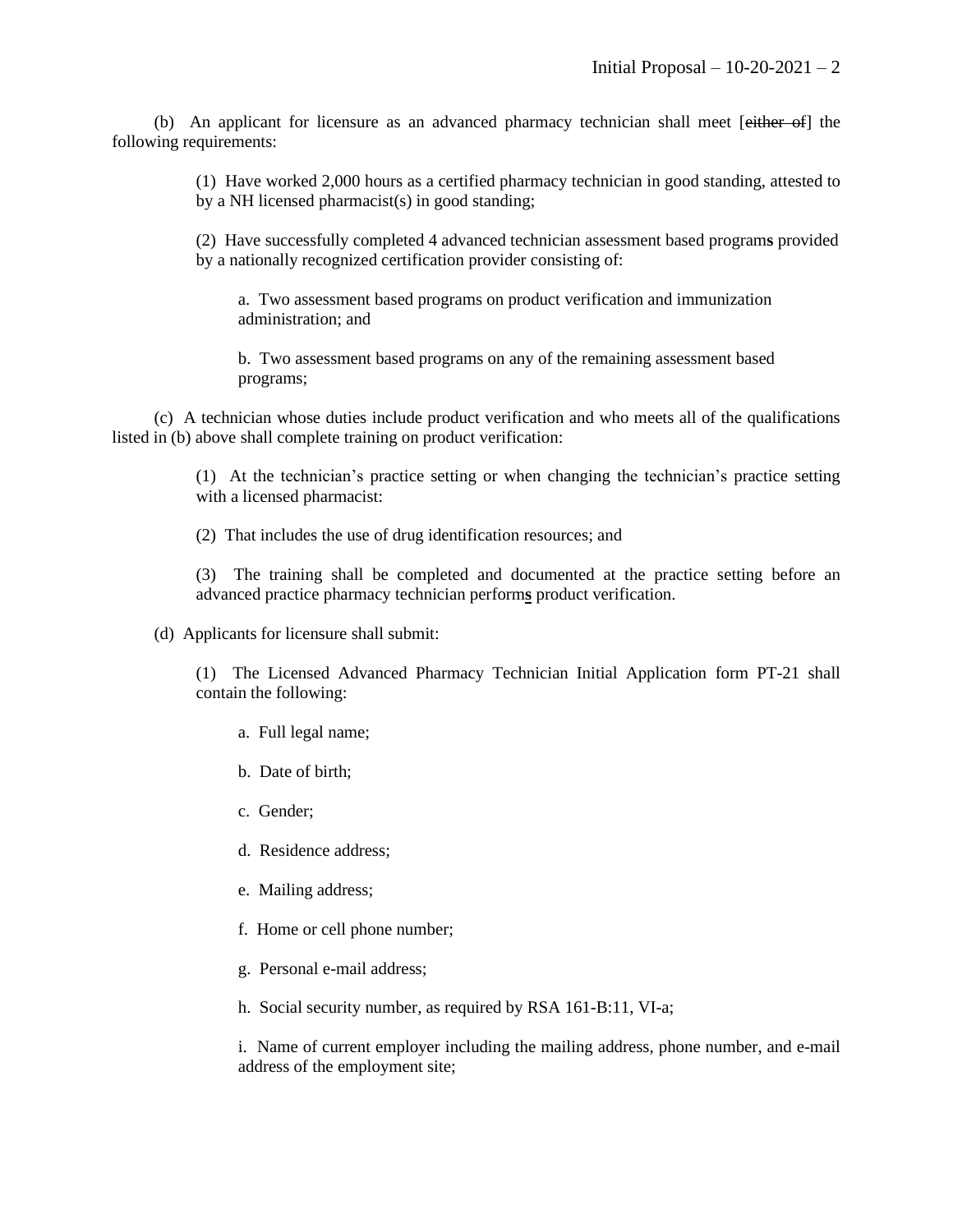j. An indication as to whether or not the applicant has been convicted of a felony or admitted to sufficient facts to warrant such a finding, and if yes, an explanation of the circumstances surrounding such a finding or conviction;

k. An indication as to whether the applicant has ever voluntarily surrendered for disciplinary reasons a license, registration, or certification to practice as a pharmacist or pharmacy technician in any jurisdiction and, if so, an explanation of such surrender;

l. An attestation that the applicant has met the requirement for hours worked as a certified pharmacy technician set forth in (c) above; and

m. The applicant's signature and date; and

(2) A fee of \$100 made payable to Treasurer, State of NH.

Ph 1803.02 Processing of Applications.

(a) If the board, after receiving and reviewing a completed initial application and fee requires further information or documents to determine the applicant's qualification for licensure, the board shall:

(1) So notify the applicant in writing within 30 days; and

(2) Specify the information or documents it requires.

(b) The board shall issue written approval or denial of an application within 60 days of the date that the application is complete.

(c) The board shall issue a denial of licensure if the board finds a violation of Ph 1805.01.

(d) The fee shall be non-refundable:

(e) Any applicant wishing to challenge the board's denial of an application for initial licensure shall:

(1) Make a written request for a hearing of the applicant's challenge; and

(2) Submit this request to the board:

a. Within 60 days of the board's notification of denial; or

b. If the applicant is on active military duty outside the United States, within 60 days of the applicant's return to the United States or release from duty, whichever occurs later.

## PART Ph 1804 ONGOING REQUIREMENTS

Ph 1804.01 Reporting Changes.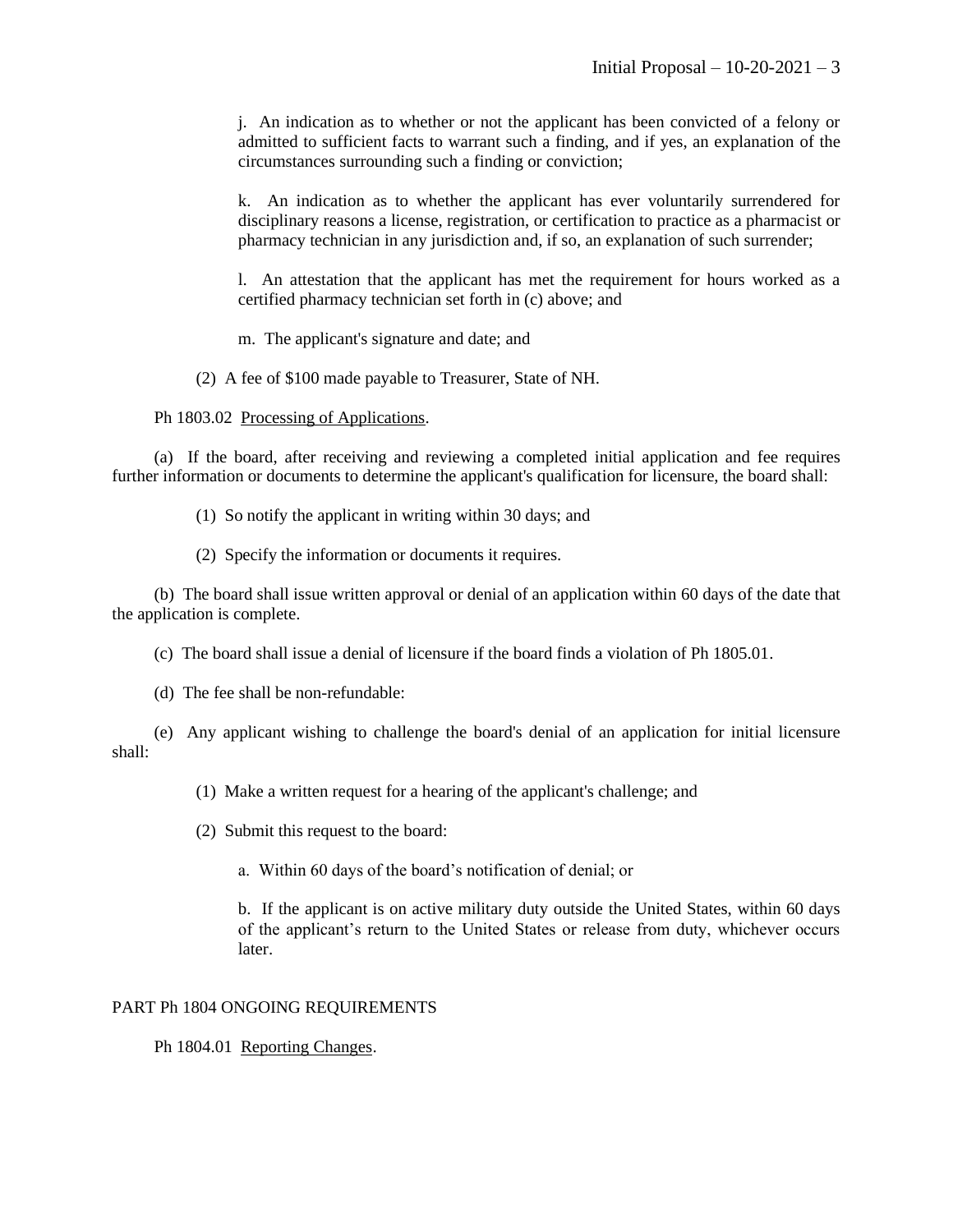(a) The person to whom a licensed advanced pharmacy technician license has been issued shall, within 15 days of change of residential address or location of employment, notify the board of such changes.

(b) The notice shall contain:

- (1) The name of the licensee;
- (2) The address of the licensee including old and new, if applicable;
- (3) The license number;
- (4) The name of the pharmacy where employed including former and current, if applicable;
- (5) All new violations of;
	- a. State or federal law including convictions and fines; and

b. Disciplinary action taken against any registration, certification, or license including revocations for violation of pharmacy-related drug laws or regulations in this or any other state or jurisdiction.

(c) An advanced pharmacy technician shall maintain his or her national certification while licensed as an advanced pharmacy technician by the board.

(d) In the event a licensed advanced pharmacy technician loses certification, he or she shall notify the pharmacist in charge immediately and report to the board in writing within 15 days of the lapse of certification.

(e) The pharmacist-in-charge shall notify the board, in writing, within 7 calendar days after becoming aware that a licensed advanced pharmacy technician has adulterated, abused, stolen, or diverted drugs.

#### PART Ph 1805 REVOCATION, SUSPENSION AND OTHER SANCTIONS

Ph 1805.01 Misconduct. Misconduct shall be:

(a) Any person who perform**s** the functions or duties of a licensed advanced pharmacy technician without being licensed by the board.

(b) Any advanced pharmacy technician who act**s** as a licensed advanced practice pharmacy technician without holding a current board approved technician certification in good standing.

(c) That the applicant, or licensee, has willfully violated any of the provisions of RSA 318, RSA 318-B or the board's rules;

(d) That the applicant has been convicted of any felony or misdemeanor resulting from a violation of any federal, state, or local drug or pharmacy-related law, rule or regulation;

(e) That the applicant has attempted to obtain a licensed advanced pharmacy technician or pharmacy technician registration by fraudulent means;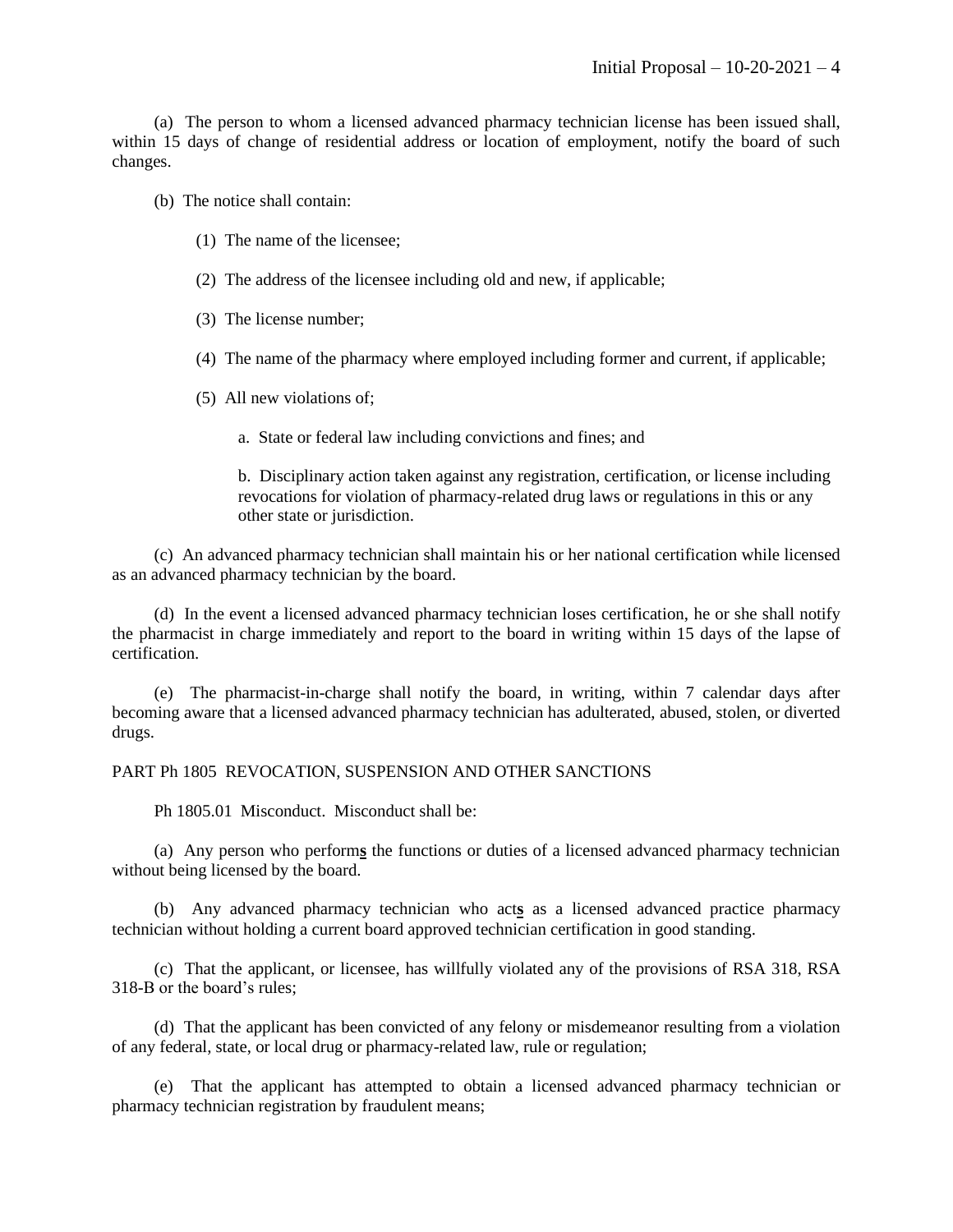(f) That the applicant is unable to engage in the performance of advanced pharmacy technician or certified pharmacy technician functions with reasonable skill and safety by reason of illness, inebriation, misuse of drugs, narcotics, alcohol, chemicals**,** or any other substance, or as a result of any mental or physical condition;

(g) The suspension, revocation, or probation by another state of the applicant's license, permit, or registration to practice as a pharmacy technician;

(h) Failure to maintain certification by the national certifying body;

(i) That the applicant refused to appear before the board after having been ordered to do so in writing; or

(j) That the applicant made any fraudulent or untrue statement to the board.

Ph 1805.02 REVOCATION, SUSPENSION, OR NONRENEWAL OF NATIONAL **CERTIFICATION** 

(a) Upon the revocation, suspension, or nonrenewal of the advanced pharmacy technician's national certification the advanced pharmacy technician shall notify the board within 15 days of that action by the national certifying body.

(b) The board upon notification by the advanced pharmacy technician of the revocation, suspension, or nonrenewal of the national certification shall issue a notice of hearing.

Ph 1805.03 Disciplinary Action and Sanctions. The board shall follow Ph 2207 when initiating disciplinary actions action against a licensee or imposing sanctions against a licensee who violates any of the provisions listed in Ph 1805.01

#### PART Ph 1806 RENEWAL OF LICENSES

Ph 1806.01 Renewal License Required. All advanced practice pharmacy technician licenses shall expire biennially on March  $31<sup>st</sup>$  in even numbered years.

Ph 1806.02 Renewal Application Where Obtained and Filed. Applications for the renewal of a license for an advanced practice pharmacy technician may be obtained from, and shall be filed with OPLC, identified in Ph 103.03.

Ph 1806.03 Renewal Application Contents and When Filed. Renewal applications shall be filed with the board in accordance with the following:

(a) Applications for renewal of a licensed advanced practice pharmacy technician shall be made on Licensed Advanced Pharmacy Technician Renewal Form PT-22 revised November 2020.

(b) The competed application form and the \$100 renewal fee shall be filed with the board no later than March 31<sup>st</sup>.

(c) Incomplete renewal applications shall not be renewed until all required documentation is submitted to show compliance with all the renewal requirements set forth in Ph 1806.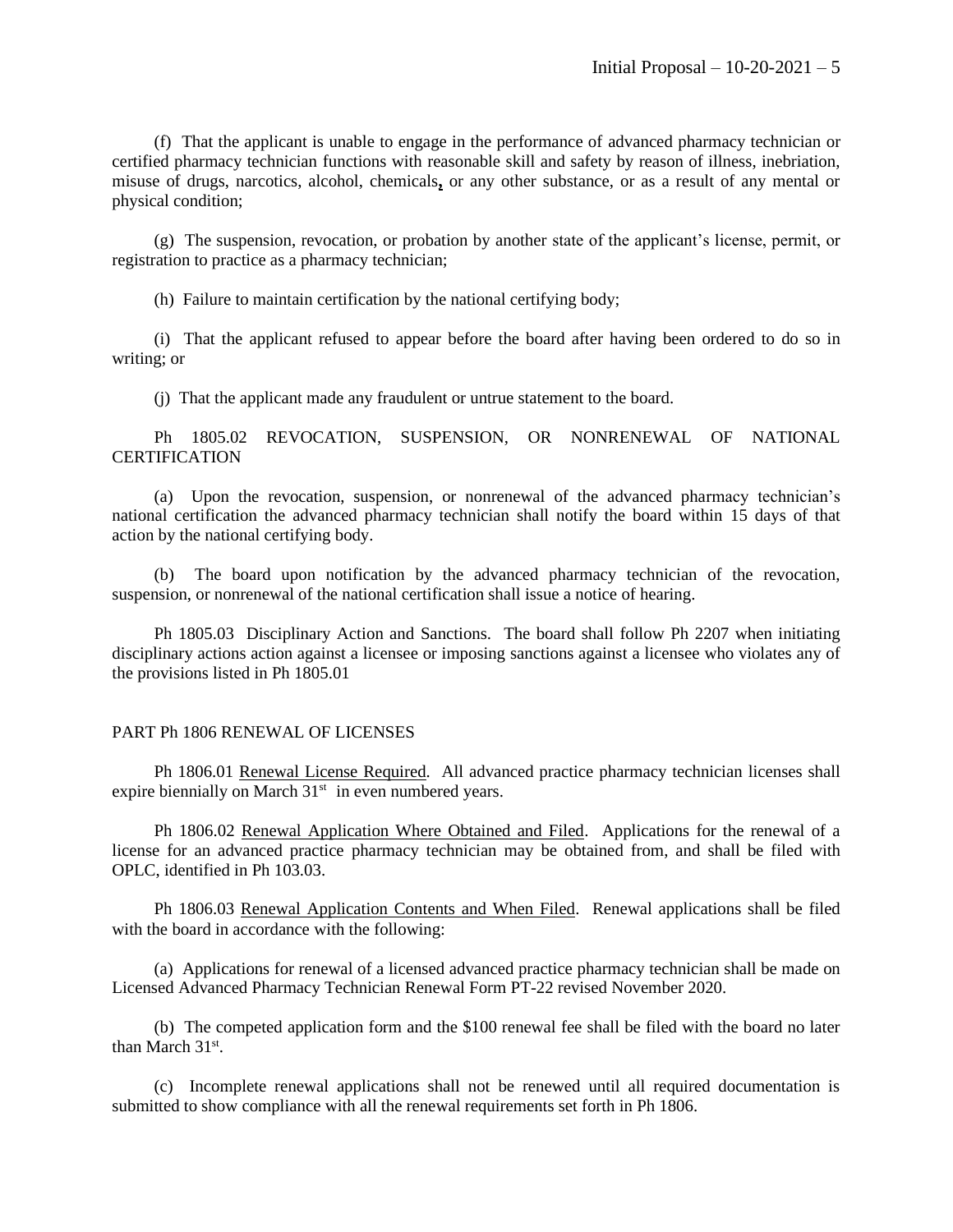(d) Renewal applicants whose licenses have lapsed shall not practice as an advanced pharmacy technician until their licenses have been reinstated by the board pursuant to RSA 318:26.

# Ph 1806.04 Continuing Education Requirements for Licensed Advanced Pharmacy Technician.

(a) The board shall not issue license renewals unless the licensed advanced pharmacy technician indicates on the renewal application, and under the penalty for unsworn falsification, that he or she has completed the minimum required hours of accredited or approved continuing pharmaceutical education courses or programs according to Ph 1806.04.

(b) Continuing education shall be required of all licensed active or inactive licensed advanced pharmacy technicians who apply for licensure renewal.

(c) All licensed advanced pharmacy technicians registered in New Hampshire shall acquire 3.0 APCET, AMA Category 1 and 2, or board approved CEU's during the 24 months, 1.5 in each calendar year, immediately preceding the license renewal date of March 31<sup>st</sup> of which:

(1) At least 1.0 CEU's shall be earned in a live setting, 0.5 CEU in each calendar year;

(2) At least 0.2 CEU's shall be earned in pharmacy law and 0.3 in error prevention or medication safety each calendar year; and

(d) Licensed advanced pharmacy technicians with duties involving sterile and non-sterile compounding shall complete a minimum of 0.4 CEU's ACPE approved, 0.2 CEU's in each calendar year, in the area of compounding or other competencies determined by the board.

(e) Continuing education credits shall not be recognized for any repeat program attended or completed. Repeat programs shall be identified as any program didactic or correspondence which carries the same ACPET, CME or any board of pharmacy program identification number.

(f) The licensed advanced pharmacy technician shall retain all certificates or other documented evidence of participation in an approved or accredited continuing education program or course for a period of 4 years. Such documentation shall be made available to the board for random audit or verification.

(g) Not less than 10% of the registrants shall be randomly selected each year by the board for determinations of compliance with Ph 1806.04**.**

Ph 1806.05 Excess CEU's. Excess CEU's earned in one licensure period shall not be carried forward into the new licensure period for the purpose of fulfilling that year's continuing education prerequisite for licensure renewal.

# PART Ph 1807 LICENSED ADVANCED PHARMACY TECHNICIANS – STANDARDS OF PRACTICE

Ph 1807.01 Responsibilities. Persons subject to these rules shall comply with the following:

(a) The permit holder and pharmacist in charge shall identify qualified licensed advanced pharmacy technicians and ensure that such persons meet all the qualifications required and are licensed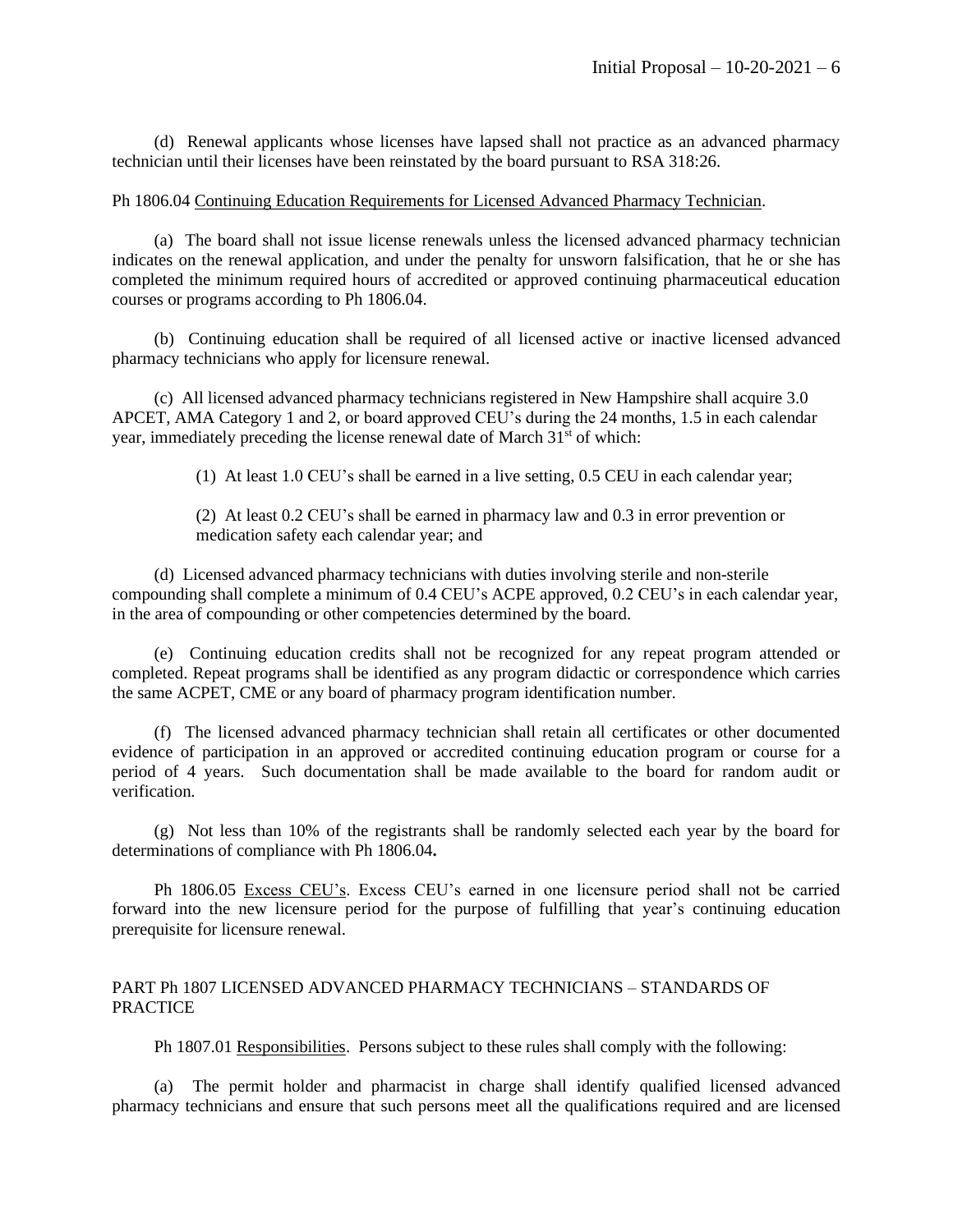with the board as licensed advanced pharmacy technicians before performing the duties of a licensed advanced pharmacy technician;

(b) Perform all functions under the supervision of a licensed pharmacist who is physically on premises and holds an unrestricted license issued by the board;

(c) All licensed advanced pharmacy technicians shall wear a name tag, identifying them as a "Licensed Advanced Pharmacy Technician"; and

(d) All licensed advanced pharmacy technicians shall maintain national certification provided by a board approved organization as a certified pharmacy technician.

Ph 1807.02 Licensed Advanced Pharmacy Technician's Duties.

(a) In addition to all the duties performed by a New Hampshire certified pharmacy technician, licensed advanced pharmacy technician duties shall include, but not limited to:

(1) Product verification; and

(2) Approval of drug preparation.

(b) A licensed advanced pharmacy technician with duties involving sterile and non-sterile compounding shall have completed a training program jointly accredited by the American Society for Hospital Pharmacists and the Accreditation Council for Pharmacy Education (ASHP/ACPE) before performing those tasks.

(c) Licensed advanced pharmacy technician duties shall not include:

- (1) The interpretation or evaluation of a prescription or drug order;
- (2) Verification of a compounded drug;
- (3) Counsel or advise individuals related to the clinical use of a medication;
- (4) Duties that require clinical knowledge, training, or judgement;
- (5) Duties outside their scope of training or education; and
- (6) Any duty that a federal or state law or regulation requires a pharmacist to perform.

# ART Ph 1808 ADVANCED PHARMACY TCHNICIAN ADMINISTRATION OF VACCINES, QUALIFICATIONS, AND APPLICATION

Ph 1808.01 Qualifications.

(a) A New Hampshire licensed advanced pharmacy technician who seeks to engage in the administration of vaccines shall meet the requirements of:

(1) RSA 318:16-b, I, relative to education or experience;

(2) RSA 318:16-b, II, relative to professional liability insurance coverage; and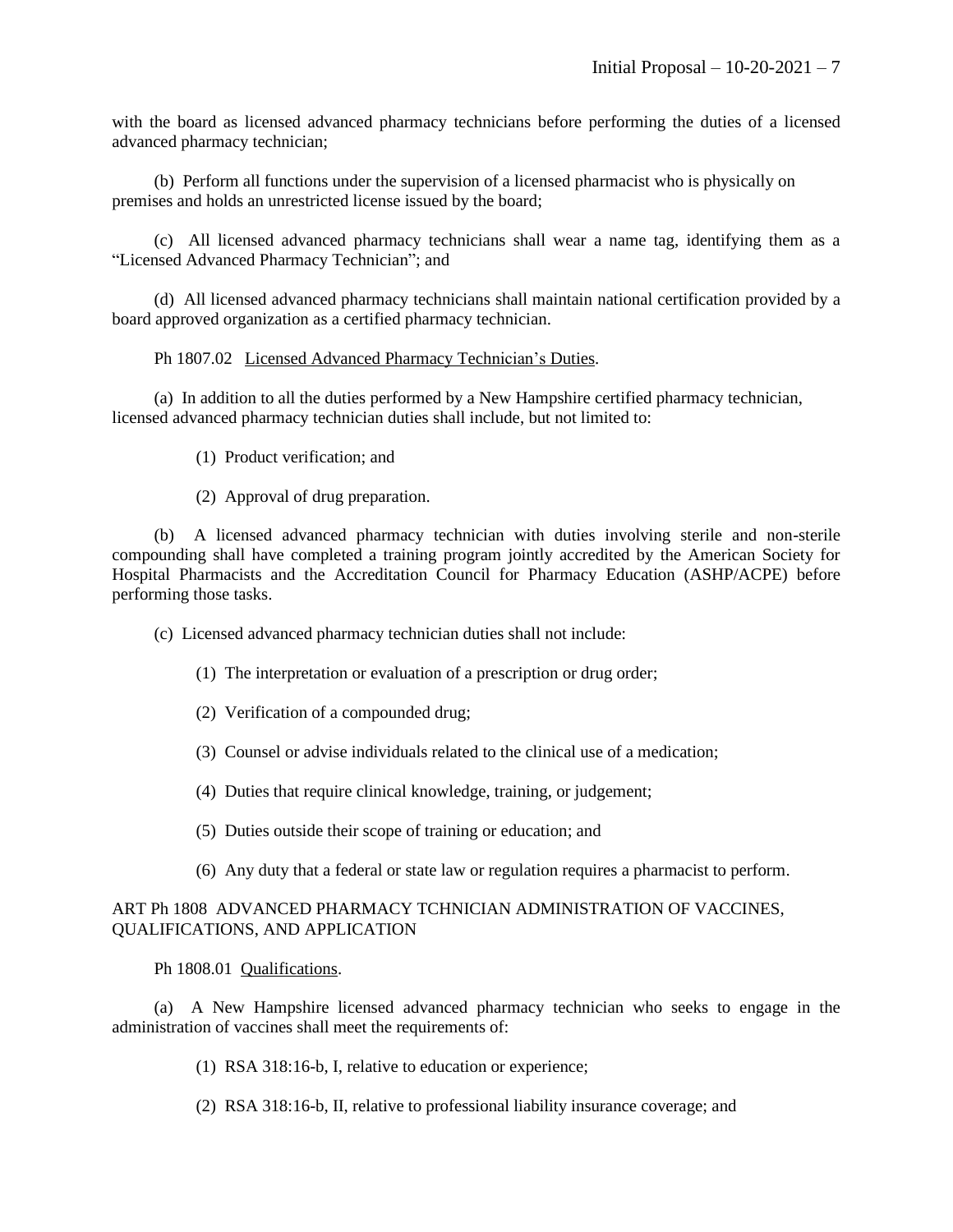(3) RSA 318:16-b, III, relative to completion of continuing education.

(b) An advanced pharmacy technician who seeks to engage in the administration of vaccines shall hold current basic or higher certification in cardiopulmonary resuscitation (CPR) from the American Heart Association, the American Red Cross, or from another organization or entity that is nationallyrecognized as an issuer of such certifications.

(c) An advanced pharmacy technician shall not delegate the administration of the influenza and COVID-19 vaccine to any person.

Ph 1808.02 Application.

(a) An advanced pharmacy technician who seeks to engage in the administration of influenza and COVID-19 vaccines, if available, to the general public shall file a completed "Pharmacist and Advanced Pharmacy Technician Administration of Vaccines Application" (August 2021).

(b) An application fee of \$25.00 shall be included with the application required by (a) above.

Ph 1808.03 Required Documents. The following documents shall be filed with the application described in Ph 1808.02(a):

(a) Proof of possession of at least \$1,000,000 of professional liability insurance coverage; and

(b) Proof of having competed training specific to administration of the respective vaccines that includes:

> (1) Programs jointly approved by the American Society for Hospital Pharmacist (ASHP) and the Accreditation Council for Pharmacy Education (ACPE);

(2) Curriculum-based programs from an ASHP/ACPE-accredited college of pharmacy;

(3) State or local health department programs; or

(4) Programs recognized by the board.

Ph 1808.04 Vaccine Administration Requirements. An advanced pharmacy technician who engages in the administration of influenza and COVID-19 vaccines shall comply with the following procedures:

(a) The advanced pharmacy technician shall be under the supervision of an on-site immunizing pharmacist;

(a) Provide the patient with a Vaccine Information Statement (VIS) as provided by the Centers for Disease Control (CDC);

(b) Ensure that the patient has received and signed the Patient Consent Form and has been counseled and his or her questions answered prior to administration of the vaccine;

(c) Maintain and follow written policies and procedures that establish a course of action the pharmacist shall follow to address: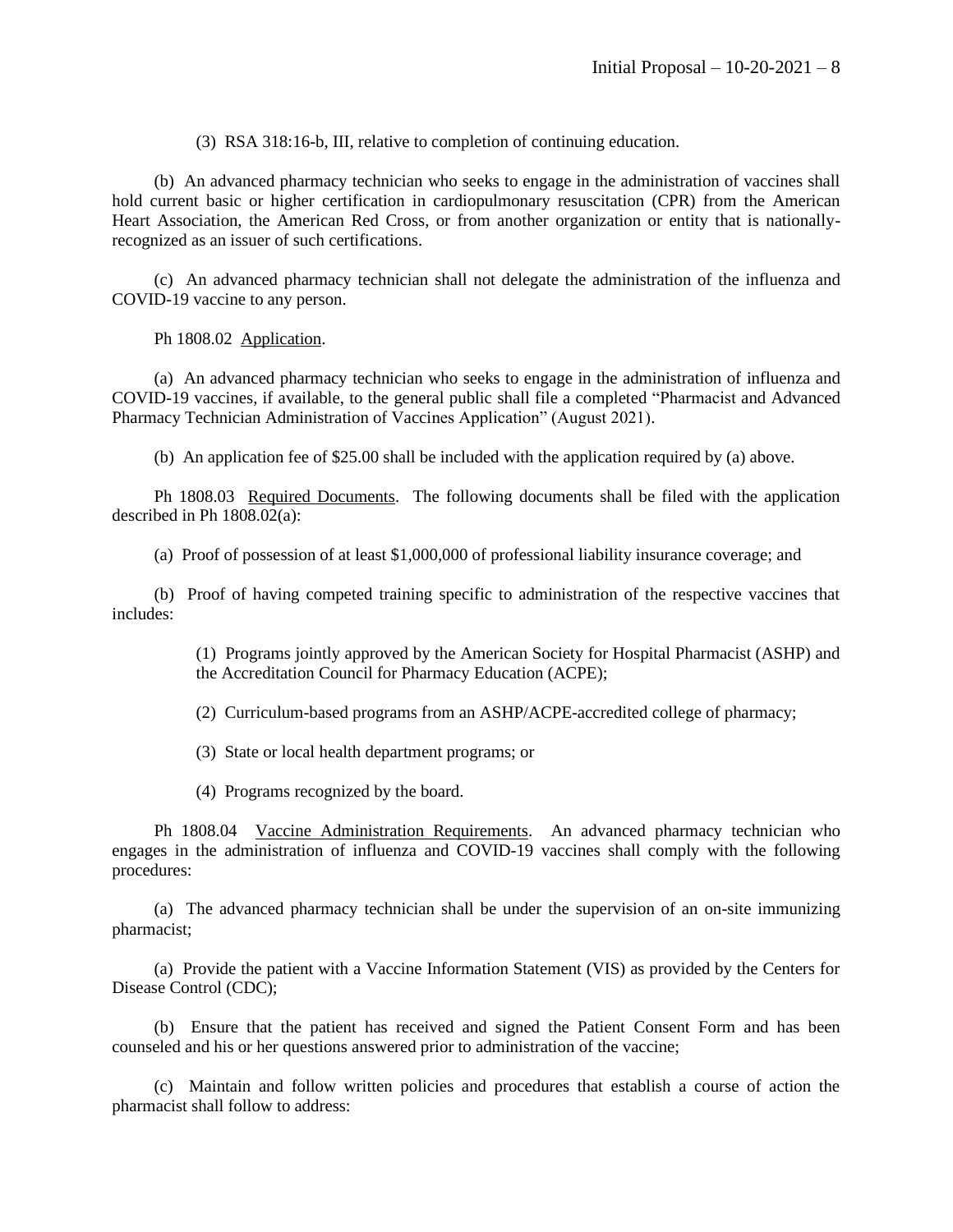(1) Adverse reactions;

(2) Anaphylactic reactions including a standard order for treatment;

(3) Accidental needle sticks; and

(4) Handling or disposal of used or contaminated equipment and supplies;

(d) Report all adverse events to the Vaccine Adverse Events Reporting System (VAERS) and to the primary care physician if applicable;

(e) Provide the patient with documentation of the vaccination and when appropriate report it to the immunization administration section of the New Hampshire department of health and human services to be added to the Vaccination Registry.

(f) Provide notice electronically, in writing or fax by within 30 days to the primary care provider, when the practitioner has been designated by the patient, of the administration of the pneumococcal and varicella zoster vaccine and maintain documentation of the record for a minimum of 4 years; and

(g) Be able to recognize anaphylaxis and maintain at least 2 doses of injectable epinephrine at all times to treat a reaction if it occurs.

Ph 1808.05 Recordkeeping. An advanced pharmacy technician who engages in the administration of vaccines shall, for a minimum of 4 years, keep a patient consent form that includes the:

- (a) Name and date of birth of the patient;
- (b) Name of the vaccine, manufacturer, lot number, and expiration date of the vaccine;
- (c) Description of the risks and possible side effects of the vaccine;
- (d) Date of administration;
- (e) Administering pharmacist's name; and
- (f) Signature of the patient.

Ph 1808.06 Reinstatement. An advanced pharmacy technician whose license to practice in this state has been suspended, revoked, voluntarily surrendered or allowed to lapse shall be subject to the following requirements:

- (a) File a reinstatement application with the board which shall include at the following:
	- (1) Name, address, and telephone number of the applicant;
	- (2) Date of birth; and
	- (3) Current employment information.
- (b) Pay the reinstatement fee of \$200;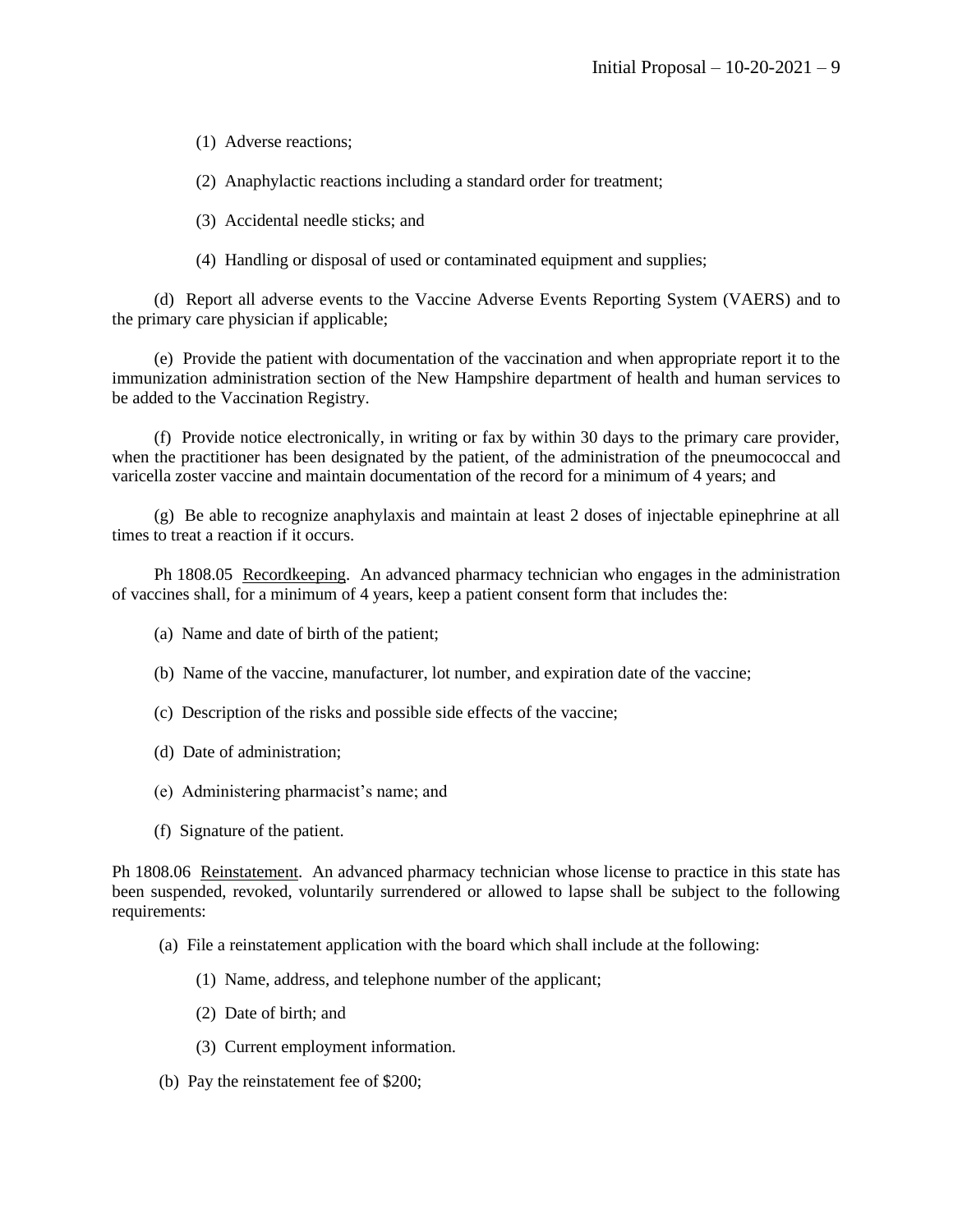(c) Submit certificates of attendance or participation in accredited with approved continuing advanced pharmacy education courses or programs for a minimum of 15 hours, of which at least 5 hours shall be earned in a live setting. All such continuing education shall have been earned in the period 24 months immediately preceding the date of application for reinstatement;

(d) Successfully complete the jurisprudence MPJE examination as specified in Ph 302.07(a);

(e) If the advanced pharmacy technician has not held a license to practice in this state for a period of 2 years or more, the applicant shall provide:

> (1) Notarized affidavit(s) documenting the pharmacist's pharmacy experience during the 2 years immediately preceding the date of his or her application for reinstatement; and

> (2) Proof of status of licensure in all states that the pharmacist has been or is currently licensed in; and

(f) If the advanced pharmacy technician has not held a license to practice pharmacy in this state for a period of 5 years or more and has not practiced in any other state, the board shall require the completion of a period of practice internship prior to reinstatement.